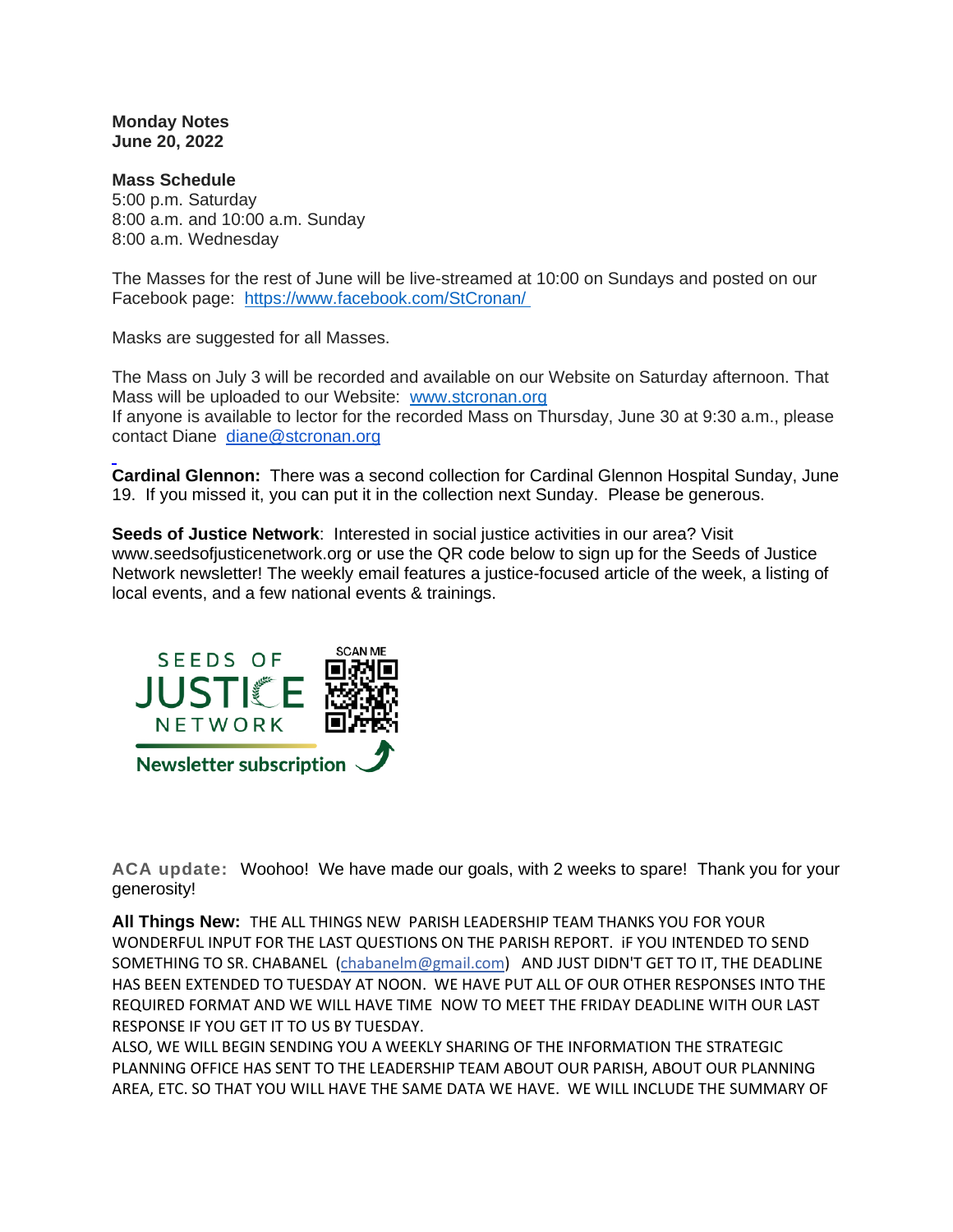YOUR RESPONSES TO THE LAST QUESTION ON THE PARISH REPORT. ON JULY 31, WE WILL SEND YOU A WRITTEN REPORT OF OUR DISCIPLE MAKER SURVEY RESULTS.

**Eucharist Cup?** The Archdiocese is lifting the ban on receiving the Eucharist Cup. We will not be instituting this until we hear how comfortable people are for receiving and distributing wine at Masses. Please let Fr. Jack or Diane know your opinion. [diane@stcronan.org](mailto:diane@stcronan.org) or [jschuler@stcronan.org](mailto:jschuler@stcronan.org)

**Live Meetings:** We are opening up for live meetings. If your committee or organization would like to meet live in the Coffee and Donut room or conference room at the Parish Center, please contact Mary, [mary@stcronan.org](mailto:mary@stcronan.org) to schedule your date and time.

**COFFEE AND DONUTS IS BACK.** Please join us for Fellowship and community in the COFFEE AND DONUT ROOM after the 10:00 Mass on Sundays. Many thanks to Maggie Hart-Mahon and Dorothy Strathman-Lucy for organizing. People mentioned that they missed having it last week - If you are interested in taking the fourth weekend each month to host, or even the fifth weekend when it occurs, please contact Maggie: [ofccomp17@gmail.com](mailto:ofccomp17@gmail.com)

**Day-Long Women's Retreat:** The Women's Retreat has been postponed due to the excessive heat. Donna Moramarco, Kim Madden, and Mary Middendorf are in the planning stages. Express your interest in attending by emailing **[mary.middendorf@gmail.com](mailto:mary.middendorf@gmail.com)** as soon as possible. Space is limited. We are in need of a tent to provide shade at the retreat. If any one has a tent we could borrow, please contact Mary.

**Black Lives Matter Vigil,** takes place the third Friday of the Month at the corner of Manchester and Kingshighway, 5:00 – 6:00 p.m. The next vigil will take place on Friday, June 17. Please join us!

**Pride Parade;** The Pride Parade takes place this year on Sunday, June 26. We will be marching with the Sisters of St. Joseph of Carondelet. Sr. Clare Bass is the point person. She will be sharing details via CronanTalk soon. If you have questions, you can contact her at [Cbass@csjsl.org](mailto:Cbass@csjsl.org)

Andrew Viragh has offered to have shirts made for the parade. If you are interested, please contact him at: **[ANDREW.VIRAGH@GMAIL.COM](mailto:ANDREW.VIRAGH@GMAIL.COM)**

**City Greens Market** would like to partner with the St. Cronan Community in providing fresh, quality food to our neighbors. The Grove's neighborhood nonprofit grocery store, the market is located just up the street at 4260 Manchester. Our mission is to provide access to fresh, quality and affordable food to our neighbors; to promote healthy living in the community; to provide a safe and welcoming space for neighbors to interact; and to support local farmers as part of our extended community. We offer fresh fruits and vegetables, bulk grains and flours, staple goods like beans and pastas and soups, frozen foods, and a variety of quality and humanely raised meats, eggs, and dairy products. While anyone is welcome to shop with us, our members get a 30% discount on all food. And anyone - member or not - who purchases food with their EBT card at City Greens Market can take advantage of the Double Up Food Bucks program to increase their purchasing power - if they purchase at least \$25 of produce, they can get up to \$25 of produce for free. Fresh food, healthy choices, and a united and empowered community. That's our commitment. Please come check us out! [www.stlcitygreens.org](http://www.stlcitygreens.org/)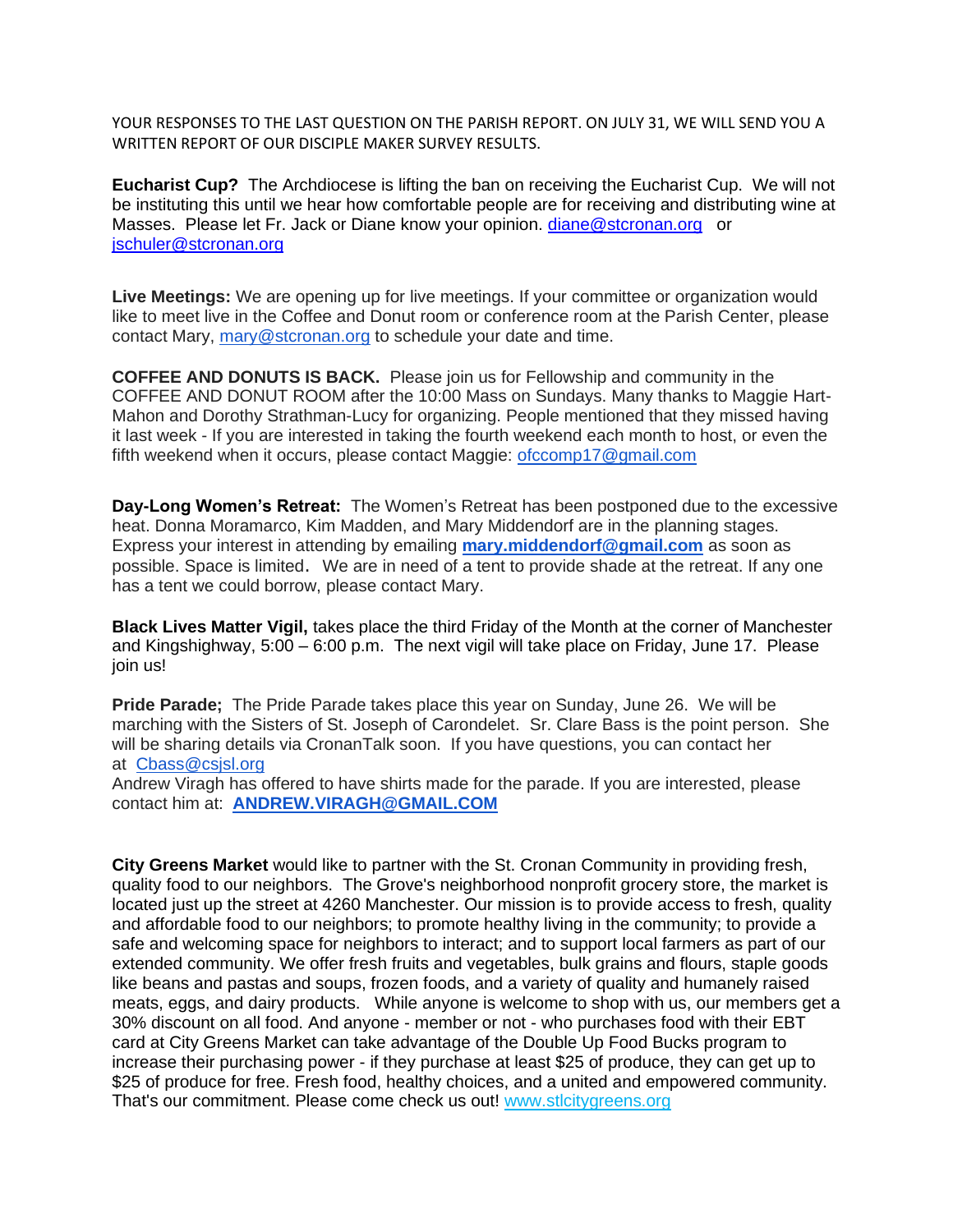**Marianist Retreat Center Summer Schedule:** This summer, the Marianist Retreat and Conference Center, located in Eureka, MO, is offering three unique retreat opportunities, and you are cordially invited! These and all summer events can be found at: <https://marianistretreat.com/blog/summertime-events-2022/>

**Transformational Journey:** A Pilgrimage to the Edmund Pettus Bridge, the National Voting Rights Museum in Selma, the National Memorial for Peace & Justice and the Legacy Museum in Montgomery, Alabama is being planned for Thursday, October 20 – Sunday, October 23. Save the dates – more details will follow as they are finalized. A community member who now lives in Florida, Jenny Marquardt, recently wrote that she has visited these sites, and the journey is truly transformational.

**Compassionate St. Louis:** St. Cronan has become a member of this movement to help make our city a more compassionate place. You will be seeing their logo on our bulletins and signs. For further information, please visit their website: <https://www.compassionate-stl.org/about-us>

**Wills:** Please remember Saint Cronan's in your will. Title is St. Cronan's Catholic Church-1202 South Boyle Ave.- St. Louis, MO 63110. Our Federal I.D.# 43-0653457

**Prayers Please:** Laurel Hayes; Laurel Hayes' parents Jerry and Nancy; Robert Nathe's Mother, Eileen; Colleen Wallace's godson, Lachlan; Michelle Frank; Jennifer Lyle and Krista Rakers; Jessica; Nick Ambrose; Mike's grandson, Jack; Jim Gorman; Andrew Viraugh's Father; Sharon Orlet's sister, Betty; Nancy Buck's daughter, Jeanne; Kathy Bayless; Tom Kuciejczyk-Kernan's brother, Steve; Barry Buchek's wife, Mary; Trish Curtis' mother and brother; Gavin Barrett-Hayes; Barb Sopp's cousin, Patty Struckhoff; Marie and Roland Martir's granddaughter, Madi, and great-grandson; David Gaillardetz' father, Richard; Fr. Gerry's classmate, Fr. Pat O'Laughlin; Nick and Shirley Ambrose's daughter, Brigid Costello; Shelly Kurtz; Dorothy Lucey's brother, Leo Strathman; Varrietta Anthony; Teresa Sullivan's friend, Caroline Bucci; Kathy Stock's niece, Jill; Fr. Jack's brother, Mike; Natalie Johnson and the Johnson family; Diane Calcaterra; Nancy Buck; Nancy Buck's daughter, Nancy Hall, Sr. Lynne's friend, Jan Berberich, SSND; Blanca; Barb Sopp's friend, Joe Sinibaldi; Tim Herzel; Al Sprehe.

If you know of anyone who is feeling disconnected from our Community or has left, please let me know by clicking here: [diane@stcronan.org.](mailto:diane@stcronan.org) Please do not reply to this email, because we don't want the names going to everyone. We will reach out to them.

## **Homily:**

A Liturgical note: Last Sunday and today we had a Sequence after the second reading. There was a practical reason for this – it took a long time to bring the Gospel Book up at St. Peter's Basilica, so they inserted the Sequence. Now we still use sequences at certain Feasts.

This homily on the Feast of the Body and Blood of Christ could be titled "Random Thoughts about Eucharist." What we hear now in the press are discussions about who is worthy and who isn't to receive the Eucharist. This is unfortunate because the people who are deemed unworthy are exactly the people Jesus gave himself to. Tax collectors, for example, were stealing from their own people, yet Jesus embraced them. The lesson is don't politicize the Eucharist. On the other hand, there are programs in parishes that celebrate the miracles of the Eucharist. One story is a priest who was having trouble believing held up the host and it bled. St. Anthony of Padua had a particular devotion to the Eucharist. The story tells how a friend of